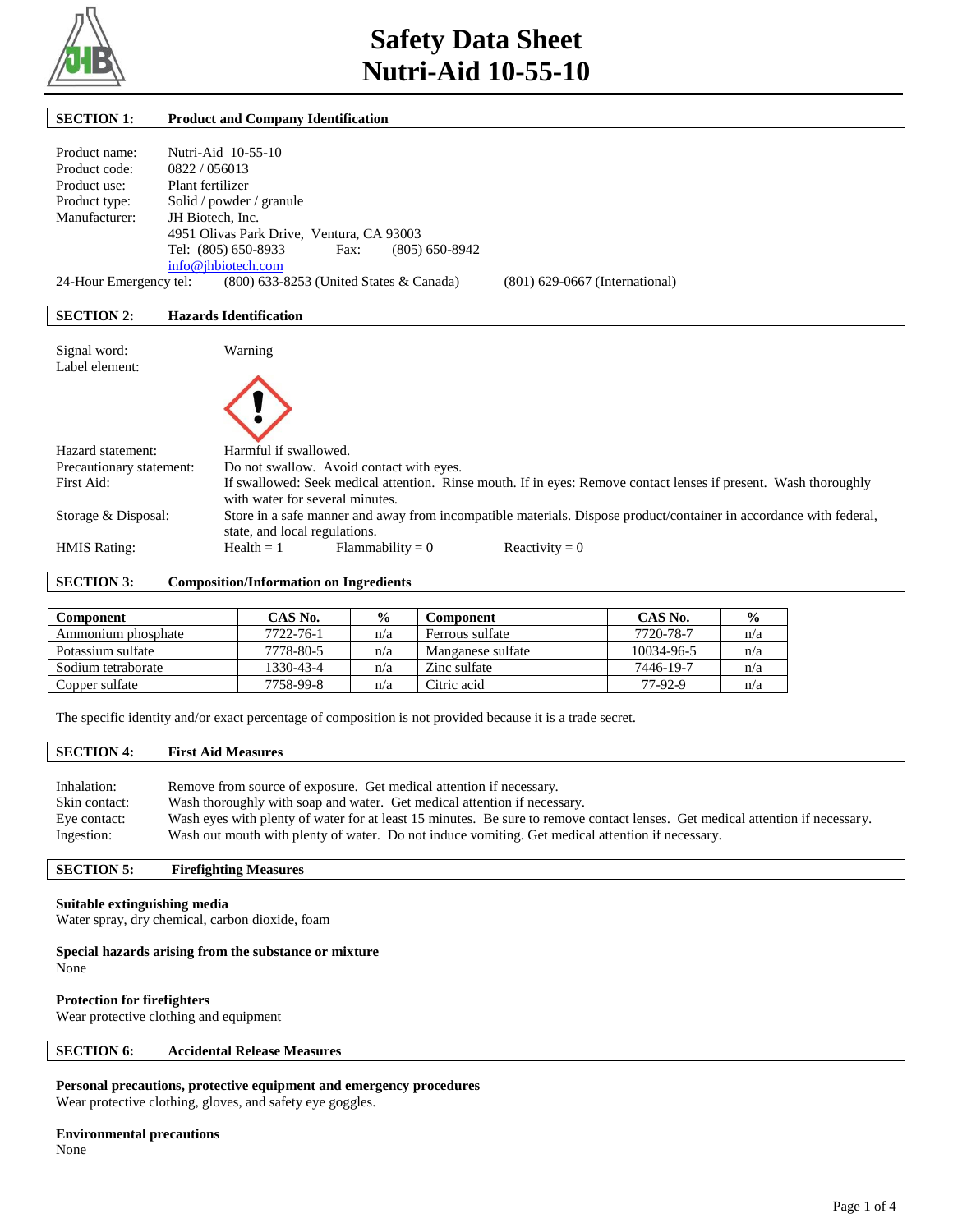

# **Safety Data Sheet Nutri-Aid 10-55-10**

#### **Methods and material for containment and cleaning up**

Contain all spills and leaks to prevent discharge into the environment. Use appropriate tools to transfer spill material to proper disposal container. Or recover material and use it for its intended purpose.

### **SECTION 7: Handling and Storage**

#### **Precautions for safe handling**

Avoid overheating or freezing

#### **Conditions for safe storage, including any incompatibilities**

Store in a cool, dry, well-ventilated area away from direct sunlight. Store away from incompatible materials.

# **SECTION 8: Exposure Controls/Personal Protection**

#### **Exposure controls**

Product has no occupational exposure limits. Avoid inhaling dusts or vapors. Practice good industrial hygiene and safety.

|                            | OSHA PEL (8 hr TWA)                                                                 | NIOSH REL (10 hr TWA) | ACGIH Threshold Limit Value (8 hr TWA) |  |  |
|----------------------------|-------------------------------------------------------------------------------------|-----------------------|----------------------------------------|--|--|
| Nuisance dust (total)      | $15 \text{ mg/m}^3$                                                                 | n/a                   | n/a                                    |  |  |
| Nuisance dust (resp)       | $5 \text{ mg/m}^3$                                                                  | n/a                   | n/a                                    |  |  |
| <b>Personal protection</b> |                                                                                     |                       |                                        |  |  |
| Eye protection:            | Eye protection is not required. To avoid contact with eyes, use safety eye goggles. |                       |                                        |  |  |

#### Skin protection: Wear protective clothing as necessary to minimize contact. Use chemical resistant gloves.

Respiratory protection: Not required. Wear approved respiratory equipment if necessary.

## **SECTION 9: Physical and Chemical Properties**

#### **Information on basic physical and chemical properties**

| Appearance                     | Off white powder                      | Vapor pressure                   | Not applicable   |
|--------------------------------|---------------------------------------|----------------------------------|------------------|
| Odor                           | No odor                               | Vapor density                    | Not applicable   |
| pH                             | Not applicable                        | <b>Relative density</b>          | $1.30$ g/ml      |
| <b>Physical state</b>          | Solid                                 | <b>Solubility</b>                | Soluble in water |
| Melting point / Freezing point | $>100^{\circ}$ C / 212 <sup>o</sup> F | <b>Partition coefficient</b>     | Not applicable   |
| <b>Boiling point</b>           | Not applicable                        | <b>Auto-ignition temperature</b> | Not applicable   |
| <b>Flash point</b>             | Not applicable                        | <b>Decomposition temperature</b> | Not applicable   |
| <b>Evaporation rate</b>        | Not applicable                        | <b>Viscosity</b>                 | Not viscous      |
| <b>Flammability</b>            | Non-flammable                         | <b>Explosive properties</b>      | Non-explosive    |
| <b>Explosive limits</b>        | Not applicable                        | <b>Oxidizing properties</b>      | Oxidizer         |

**SECTION 10: Stability and Reactivity** 

# **Reactivity**

None

#### **Chemical stability**

Product is stable.

#### **Possibility of hazardous reactions**

Under normal conditions, hazardous reaction will not occur.

**Conditions to avoid**

Avoid heat

#### **Incompatible materials** Not available

**Hazardous decomposition products**

Ammonia, Nitrogen oxides

#### **SECTION 11: Toxicological Information**

#### **Information on toxicological effects**

| Acute toxicity: | Harmful if swallowed                    |
|-----------------|-----------------------------------------|
| Irritation:     | May cause eye or respiratory irritation |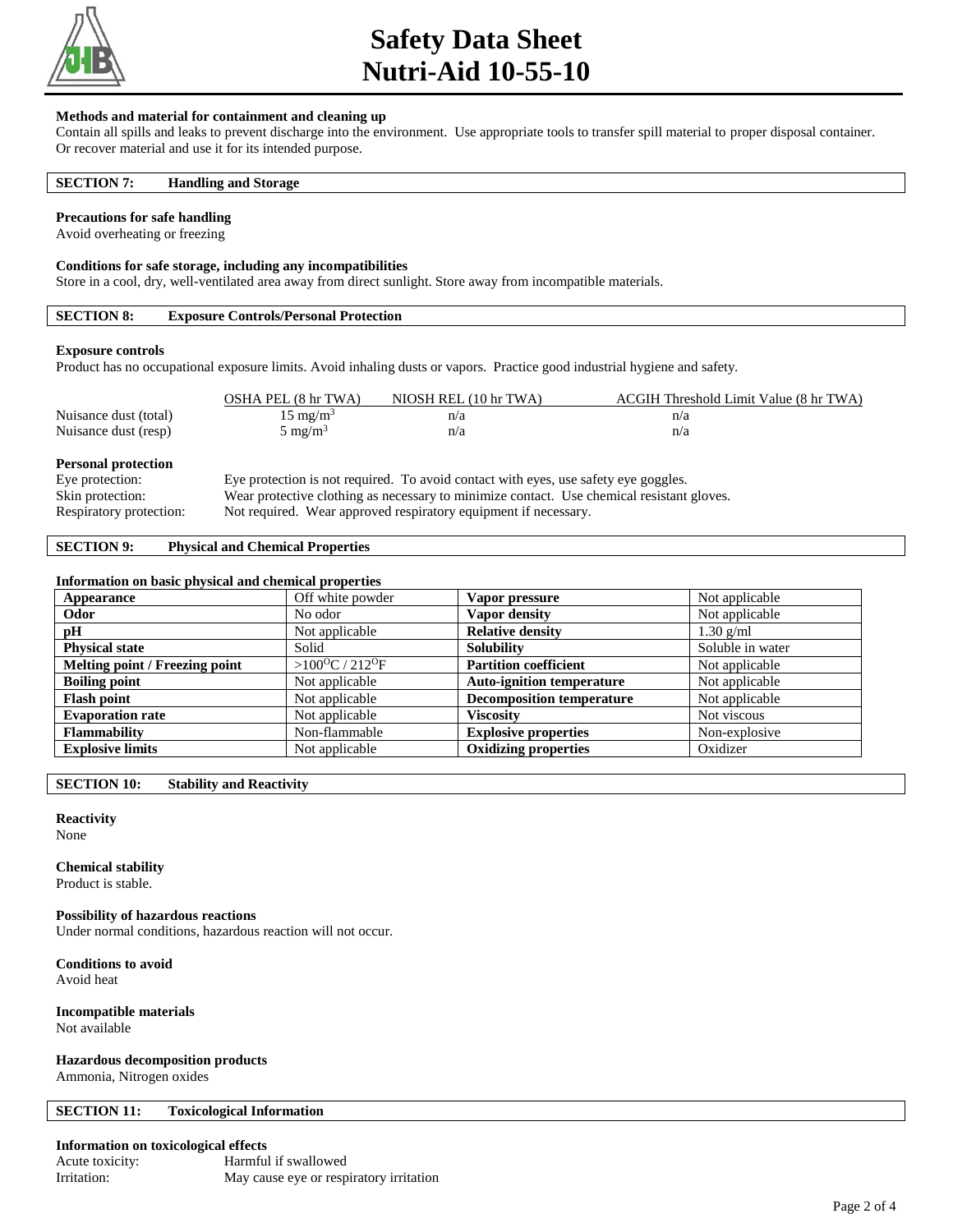

# **Safety Data Sheet Nutri-Aid 10-55-10**

| Not known to be corrosive            |
|--------------------------------------|
| Not known to cause sensitization     |
| Not known to be toxic                |
| Not known to be carcinogenic         |
| Not known to be mutagenic            |
| Not known to cause reproductive harm |
|                                      |

# **SECTION 12: Ecological Information**

## **Ecotoxicity**

Not hazardous

# **Persistence and degradability**

Not available

# **Bioaccumulative potential**

Not available

# **Mobility in soil**

Soluble in water and may disperse in soil.

**SECTION 13: Disposal Considerations** 

#### **Waste treatment methods**

Dispose of product in accordance with federal, state, and local regulations. Consult with qualified representative for proper disposal or treatment.

#### **SECTION 14: Transport Information**

#### **DOT**

Not regulated by U.S. DOT as hazardous material.

| UN number:                                   | Not applicable |
|----------------------------------------------|----------------|
| UN proper shipping name:                     | Not applicable |
| Transport hazard class(es):                  | Not applicable |
| Packing group:                               | Not applicable |
| Environmental hazards:                       | Not applicable |
| Special precautions for user: Not applicable |                |

#### **IATA**

Not dangerous goods

#### **IMDG**

Not dangerous goods

# **SECTION 15: Regulatory Information**

#### **CERCLA**

This product contains one or more substances regulated as a hazardous substance under the Comprehensive Environmental Response Compensation and Liability Act (CERCLA) (40 CFR 302).

Copper sulfate (CAS # 7758-99-8) Manganese sulfate (CAS# 10034-96-5) Zinc sulfate (CAS # 7446-19-7)

#### **SARA 311/312 Hazards**

| Acute Health Hazard:               | No      |
|------------------------------------|---------|
| Chronic Health Hazard:             | No      |
| Fire Hazard:                       | $N_{0}$ |
| Sudden Release of Pressure Hazard: | N٥      |
| Reactive Hazard:                   | N٥      |

#### **SARA 313**

Copper sulfate (CAS # 7758-99-8) is subject to reporting levels established by SARA Title III, Section 313. Manganese sulfate (CAS# 10034-96-5) is subject to reporting levels established by SARA Title III, Section 313. Zinc sulfate (CAS # 7446-19-7) is subject to reporting levels established by SARA Title III, Section 313